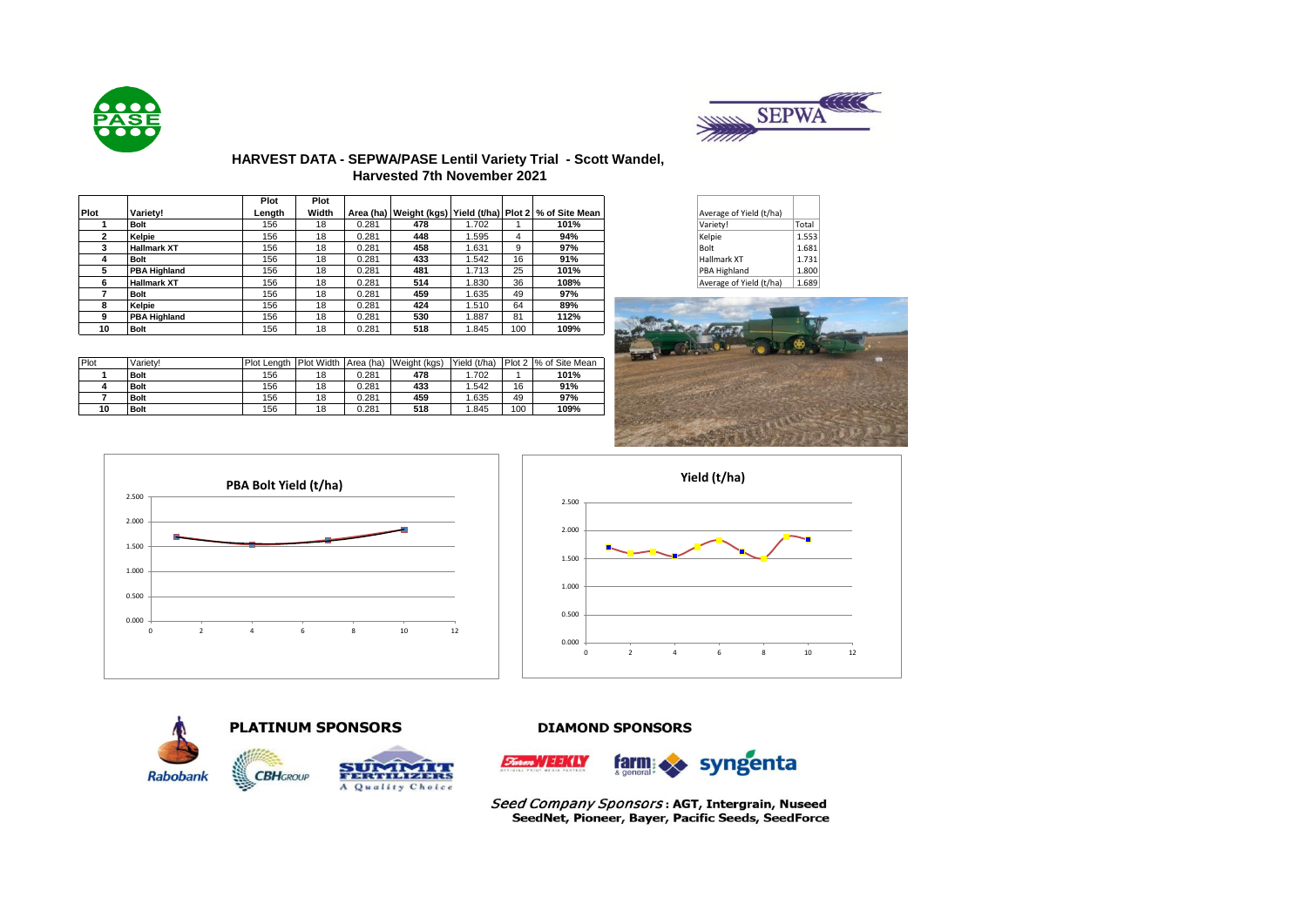





| Plot           | Variety!           | Yield<br>(t/ha) | % of Site Mean | <b>Statistical Analysis</b>     |        |
|----------------|--------------------|-----------------|----------------|---------------------------------|--------|
|                | <b>Bolt</b>        | 1.702           | 101%           | Site Mean (t/ha)                | 1.689  |
| $\overline{2}$ | Kelpie             | 1.595           | 94%            | Probability                     | 0.307  |
| 3              | <b>Hallmark XT</b> | .631            | 97%            | Least significant difference 5% | 0.2559 |
| 4              | <b>Bolt</b>        | 1.542           | 91%            | <b>CV %</b>                     | 7.1    |
| 5              | PBA Highland       | 1.713           | 101%           |                                 |        |
| 6              | Hallmark XT        | 1.830           | 108%           |                                 |        |
|                | <b>Bolt</b>        | 1.635           | 97%            |                                 |        |
| 8              | Kelpie             | 1.510           | 89%            |                                 |        |
| 9              | PBA Highland       | .887            | 112%           |                                 |        |
| 10             | <b>Bolt</b>        | 1.845           | 109%           | <b>Site Details</b>             |        |





Quality Choice

### **Statistical Analysis**

| Site Mean (t/ha)                | 1.689  |
|---------------------------------|--------|
| Probabilitv                     | 0.307  |
| Least significant difference 5% | 0.2559 |
| CV %                            | 71     |

### **Site Details**

**Soil Description:** Sandy Loam<br> **Date Sown:** Wednesday. Date Sown: Wednesday, 9 June 2021<br> **Date Harvested** Sunday, 7 November 2021 Sunday, 7 November 2021<br>50 kg/ha

### **Plot Dimensions**

156 18 0.28 3.56 **Length (m) Width (m) Area (m2)** 

**Conversion Factor**

# **Rabobank**



 $\mathbf{A}$ 

**CBH**GROUP







Seed Company Sponsors: AGT, Intergrain, Nuseed SeedNet, Pioneer, Bayer, Pacific Seeds, SeedForce